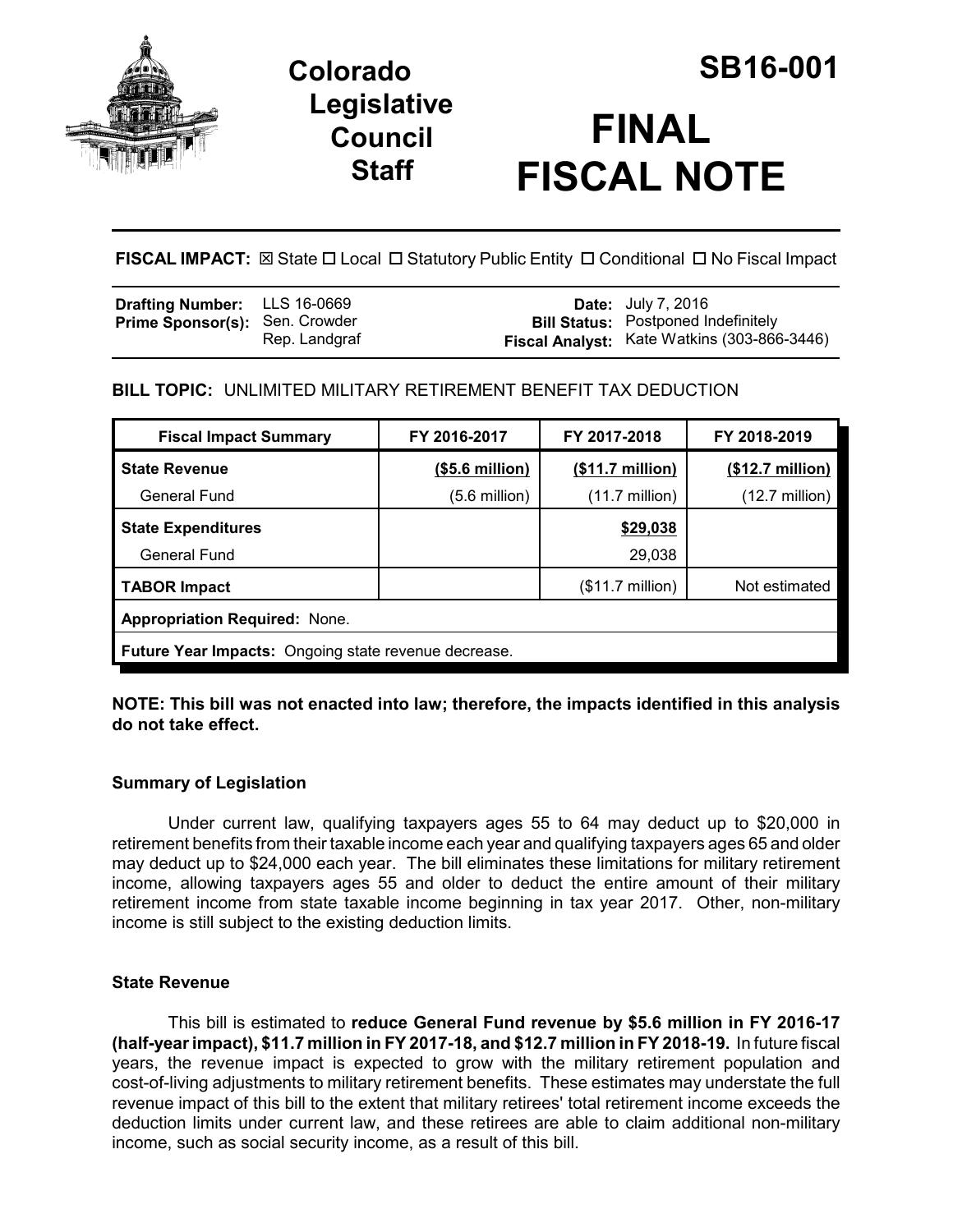July 7, 2016

*Assumptions.* Data from the Department of Defense Office of the Actuary indicate that in federal fiscal year 2014, 45,816 retires in Colorado claimed \$118.7 million monthly in military retirement benefits. This population excludes retirees who are disabled whose benefits are assumed to be excluded from federal taxable income. The 20,917 retirees over age 65 averaged an annual retirement income of \$32,253. The 12,183 retirees ages 55 to 64 averaged \$31,910 in annual retirement income.

These population and average payment amounts were grown by expectations for population and cost-of-living adjustments to arrive at estimates for tax year 2017 and beyond. The deduction under current law was then subtracted from the average retirement income amount for the above stated age groups to determine the difference between deductions claimed under current law and Senate Bill 16-001. Table 1 compares the estimated 2017 income tax liability reduction for taxpayers who claim the maximum deduction under current law and the projected average deduction under SB 16-001.

| Table 1. Estimated Tax Year 2017 Income Tax Savings<br>(Calculated as the deduction amount multiplied by the state income tax rate of 4.63%) |                                                 |                                              |                                           |
|----------------------------------------------------------------------------------------------------------------------------------------------|-------------------------------------------------|----------------------------------------------|-------------------------------------------|
| <b>Taxpayer Age</b>                                                                                                                          | <b>Under Current Law</b><br>(Maximum Deduction) | <b>Under SB16-001</b><br>(Average Deduction) | <b>Average Savings*</b><br>under SB16-001 |
| 55 to 64                                                                                                                                     | $$20,000 \times 4.63\% =$<br>\$926              | $$31,152 \times 4.63\% = $1,442$             | \$516                                     |
| 65 and Over                                                                                                                                  | $$24,000 \times 4.63\% = $1,111$                | $$32,801 \times 4.63\% = $1,519$             | \$408                                     |

*\*Assumes that the taxpayer has a large enough tax liability to receive additional savings.*

The estimated average taxpayer savings was then multiplied by the projected eligible population in each age group to arrive at a projection of the revenue impact of this bill. Not all qualifying taxpayers will have a Colorado income tax liability large enough to experience savings from this bill because many taxpayers claim other tax deductions and credits that reduce the taxes they owe. To account for this consideration, the projected revenue impact was reduced by 28.1 percent, an adjustment based on a weighted average of the tax liability and share of taxpayers ages 65 and older using data from the 2012 Colorado statistics of income.

### **TABOR Impact**

This bill reduces state revenue from the General Fund, which will reduce the amount of money required to be refunded under TABOR. TABOR refunds are paid out of the General Fund. Table 2 shows the projected impact on the mechanisms used to refund the TABOR surplus under current law. This bill is expected to reduce the TABOR surplus by \$11.7 million in FY 2017-18, reducing the amount of revenue refunded through the Six Tier Sales Tax Refund by this amount. Since the bill reduces both revenue to the General Fund and the refund obligation by equal amounts, there is no net impact on the amount of money available in the General Fund for the budget. However, the bill will reduce money available for the General Fund budget in the future during years the state does not collect money above the TABOR limit.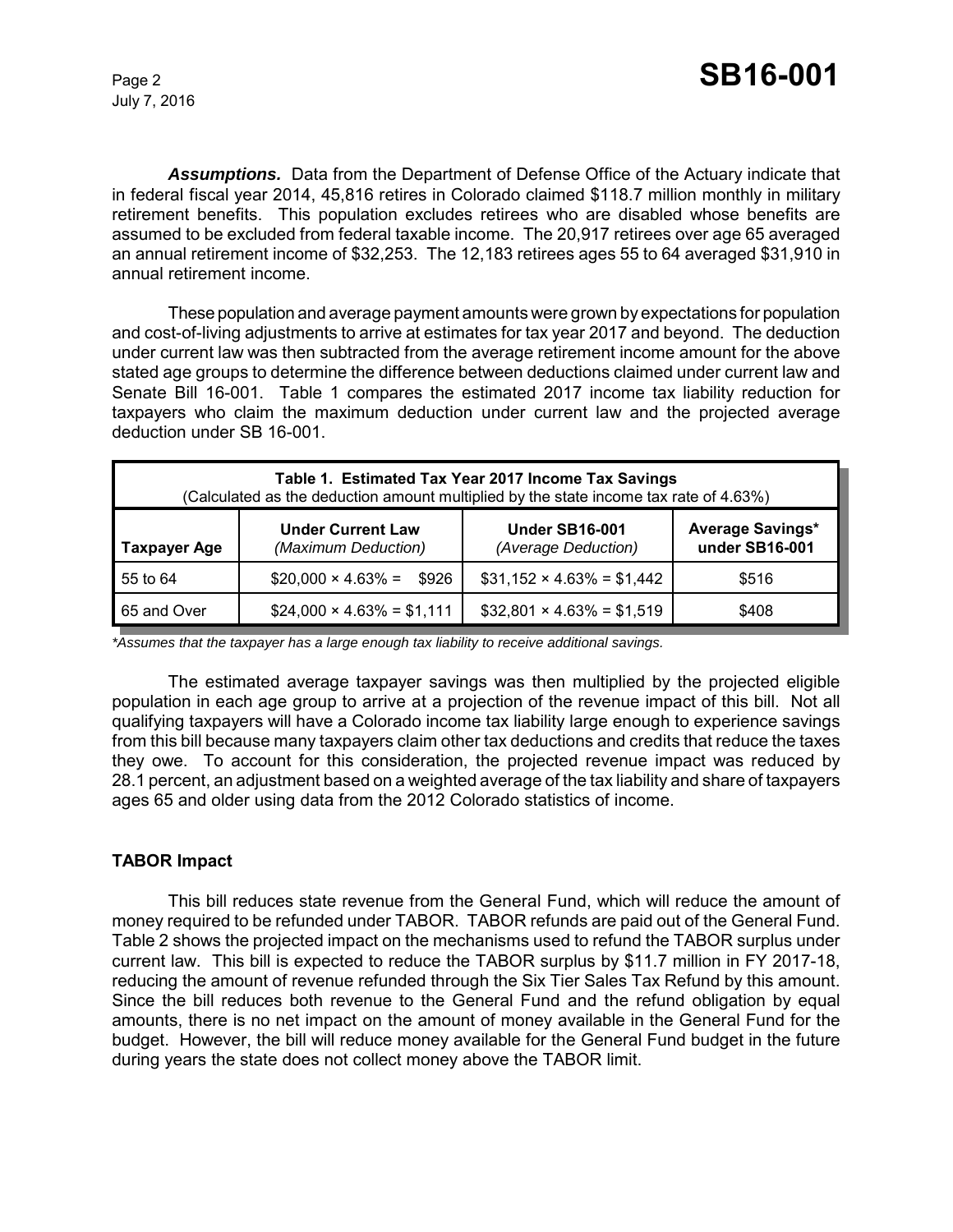| Table 2. Impact of SB16-001 on Current Refund Mechanisms                                                         |                                                                        |
|------------------------------------------------------------------------------------------------------------------|------------------------------------------------------------------------|
|                                                                                                                  | <b>FY 2017-18 Surplus</b><br><b>FY 2018-19 Refund</b><br>Tax Year 2018 |
| <b>Current Law</b><br>Revenue above the TABOR limit<br>Income Tax Rate Reduction<br>Sales Tax Refund             | \$267.7 million<br>230.1 million<br>37.6 million                       |
| SB 16-001<br>Revenue above the TABOR limit<br>Income Tax Rate Reduction<br>Sales Tax Refund                      | 256.0 million<br>230.1 million<br>25.9 million                         |
| <b>Change from Current Law</b><br>Revenue above the TABOR limit<br>Income Tax Rate Reduction<br>Sales Tax Refund | $(11.7 \text{ million})$<br>(11.7 million)                             |

 *Source: Legislative Council Staff March 2016 forecast.*

#### **State Expenditures**

This bill will increase General Fund expenditures for the **Department of Revenue by \$29,038 in FY 2017-18.** Costs include programming, testing, and form change costs, as summarized in Table 3.

| Table 3. Expenditures Under SB16-001 |            |            |            |
|--------------------------------------|------------|------------|------------|
| <b>Cost Components</b>               | FY 2016-17 | FY 2017-18 | FY 2018-19 |
| GenTax Programming                   |            | \$24,000   |            |
| GenTax Testing                       |            | 3,838      |            |
| Form Change Costs                    |            | 1,200      |            |
| <b>TOTAL</b>                         |            | \$29,038   |            |

*Department of Revenue.* This bill requires changes to the Department of Revenue's GenTax software system. Changes are programmed by a contractor at a rate of \$200 per hour. The changes in this bill are expected to increase General Fund expenditures by \$24,000, representing 120 hours of programming. All GenTax programming changes are tested by department staff. Testing for this bill will require expenditures for contract personnel totaling \$3,838, representing 160 hours of testing at a rate of \$24 per hour. Retirement income is reported on federal income tax returns, requiring minimal verification workload demands that can be accommodated within existing appropriations.

*Department of Personnel and Administration.* This bill requires programming and reconfiguring of the document imaging system to insert an additional line to capture the deduction value on individual income tax form 104CR. This will require one-time programming costs of \$1,200 in FY 2017-18, which will be reappropriated from the Department of Revenue to the Department of Personnel and Administration.